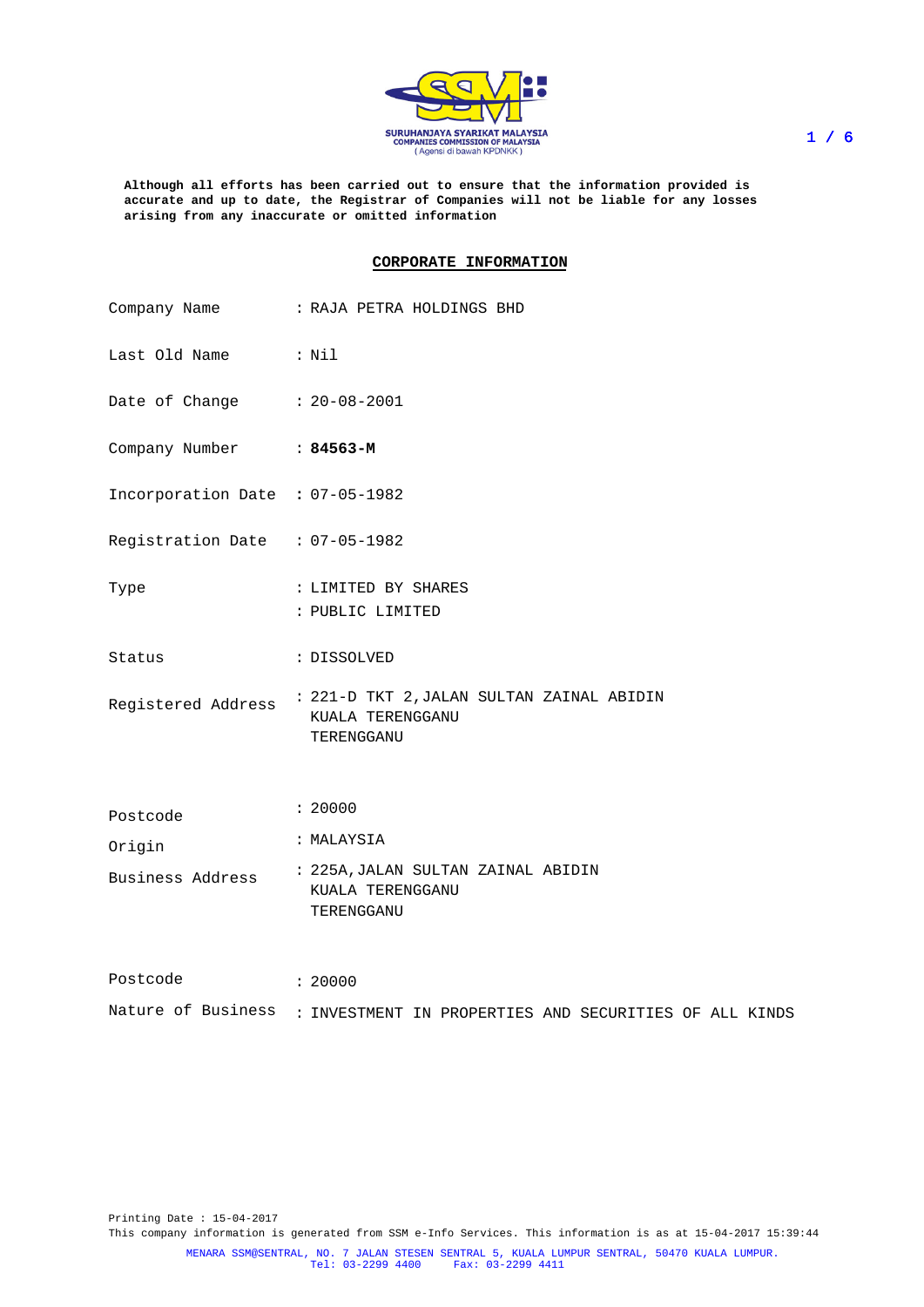

# **SUMMARY OF SHARE CAPITAL**

| Company Name                                 |            | : RAJA PETRA HOLDINGS BHD |                 |
|----------------------------------------------|------------|---------------------------|-----------------|
| Company Number                               |            | $:84563-M$                |                 |
| TOTAL<br>AUTHORIZED<br>(RM)<br>10,000,000.00 |            | AMT                       | DIVIDED<br>INTO |
|                                              | ORDINARY   | 6,445,000.00              | 6,445,000       |
|                                              | PREFERENCE | 3,555,000.00              | 3,555,000       |
|                                              | OTHERS     | 0.00                      | O               |

| TOTAL<br>ISSUED<br>(RM)<br>6,070,000.00 |               | CASH      | OTHERWISE<br>THAN CASH |
|-----------------------------------------|---------------|-----------|------------------------|
|                                         | ORDINARY      | 2,515,000 | 0                      |
|                                         | PREFERENCE    | 3,555,000 | 0                      |
|                                         | <b>OTHERS</b> | 0         | 0                      |

Printing Date : 15-04-2017 This company information is generated from SSM e-Info Services. This information is as at 15-04-2017 15:39:44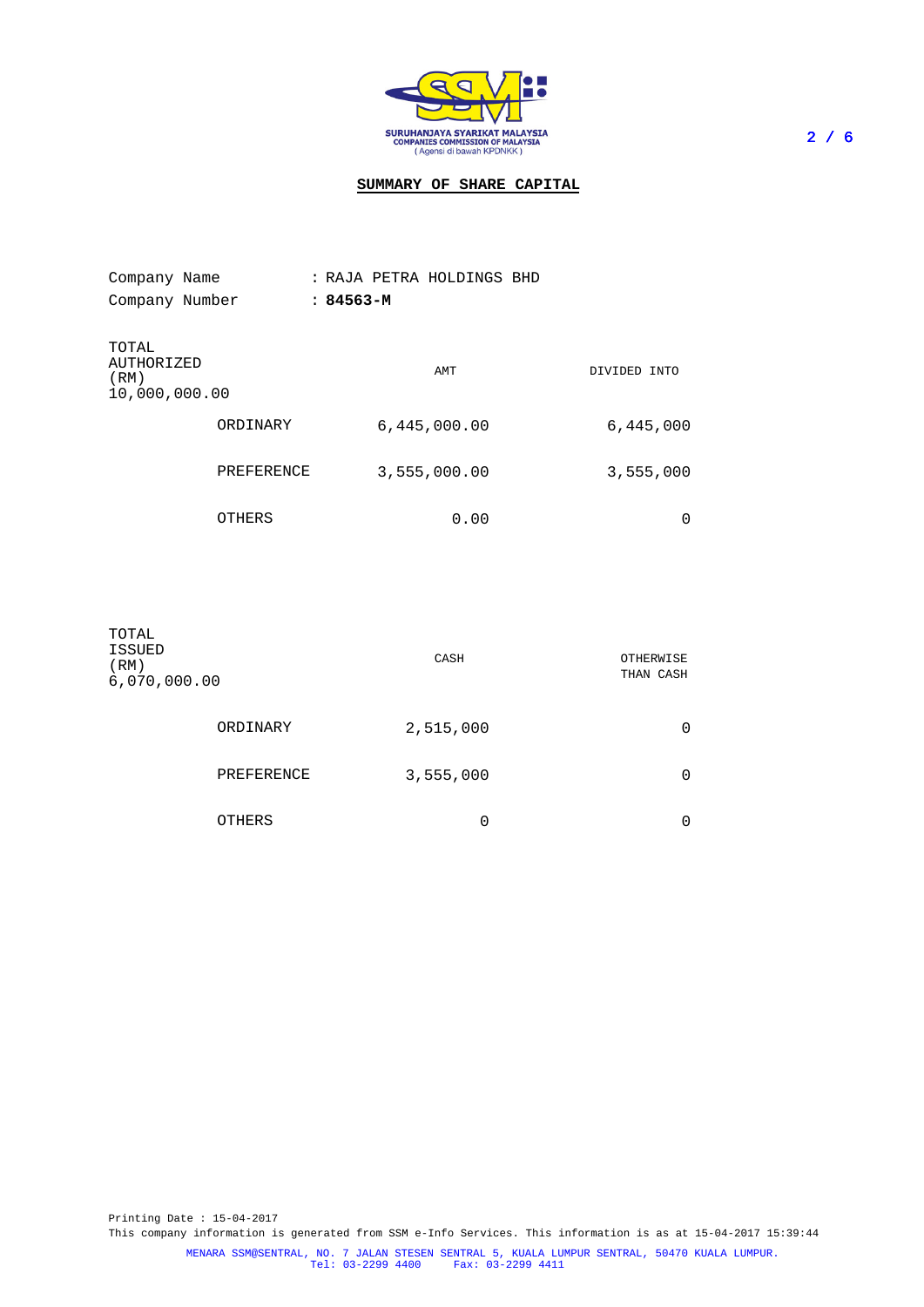

**DIRECTORS/OFFICERS**

Company Name Company Number : **84563-M** : RAJA PETRA HOLDINGS BHD

| Name/Address                                                                                                                             | IC/Passport             | Designation     | Date of<br>Appointment |
|------------------------------------------------------------------------------------------------------------------------------------------|-------------------------|-----------------|------------------------|
| MABLE A/P JAMES ANTHONY LEE @MARINA LEE<br>$225 - A$<br>JALAN SULTAN ZAINAL ABIDIN<br>K.TERENGGANU<br>TERENGGANU.                        | 4613564                 | <b>DIRECTOR</b> |                        |
| SYED MOHAMAD BIN HAROUN ALHABSHI<br>1/275 LORONG BALOK PANTAI 2<br>KUANTAN<br>26100 BALOK<br>PAHANG                                      | 471119-71-5005          | DIRECTOR        | $16 - 01 - 1990$       |
| RAJA PETRA BIN RAJA KAMARUDIN<br>NO. R JALAN BRP 5/5<br>BUKIT RAHMAN PUTRA<br>SUNGAI BULOH<br>47000 SUNGAI BULOH<br>SELANGOR             | 500927-71-5257 DIRECTOR |                 |                        |
| MABLE A/P JAMES ANTHONY LEE @ MARINA LEE<br>104. TMN. PERNAMA<br>KUALA IBAI<br>, KUALA TRENGGANU<br>20400 KUALA TERENGGANU<br>TERENGGANU | 4513564                 | MANAGER         | $16 - 01 - 1990$       |
| WAN HULAIMIN BIN WAN AHMAD<br>221-D, TKT.2<br>JALAN SULTAN ZAINAL ABIDIN<br>K.TERENGGANU.<br>20000 KUALA TERENGGANU<br>TERENGGANU        | 640413-11-5101          | SECRETARY       | $15 - 10 - 1996$       |

Printing Date : 15-04-2017 This company information is generated from SSM e-Info Services. This information is as at 15-04-2017 15:39:44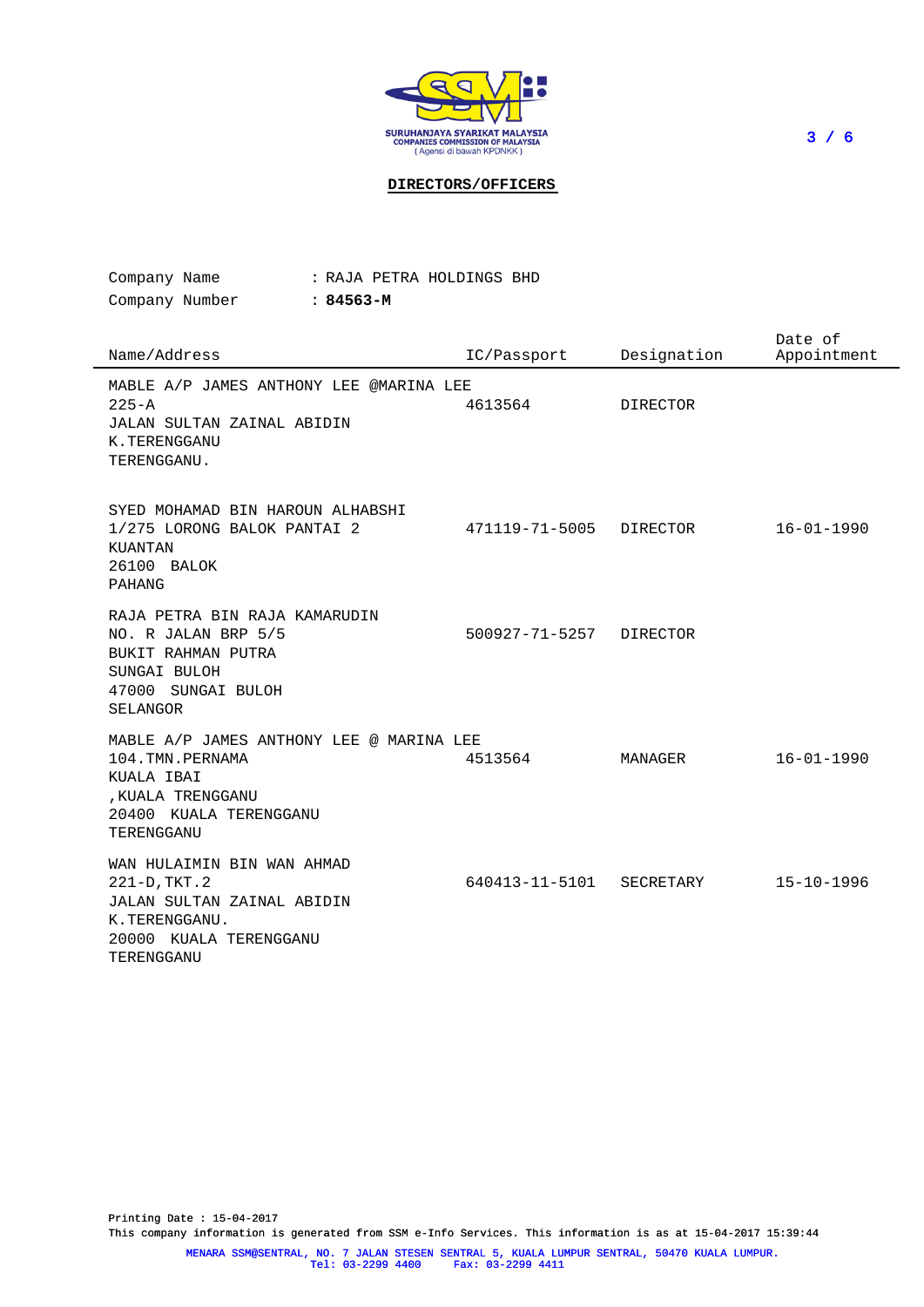

# **SHAREHOLDERS/MEMBERS**

| Company Name               | : RAJA PETRA HOLDINGS BHD |                   |
|----------------------------|---------------------------|-------------------|
| Company Number             | : 84563-м                 |                   |
| IC/Passport/<br>Company No | Name/Company Name         | Total of<br>Share |
| E084563-                   | RAJA PETRA HOLDINGS BHD   | 6,070,000         |

Printing Date : 15-04-2017 This company information is generated from SSM e-Info Services. This information is as at 15-04-2017 15:39:44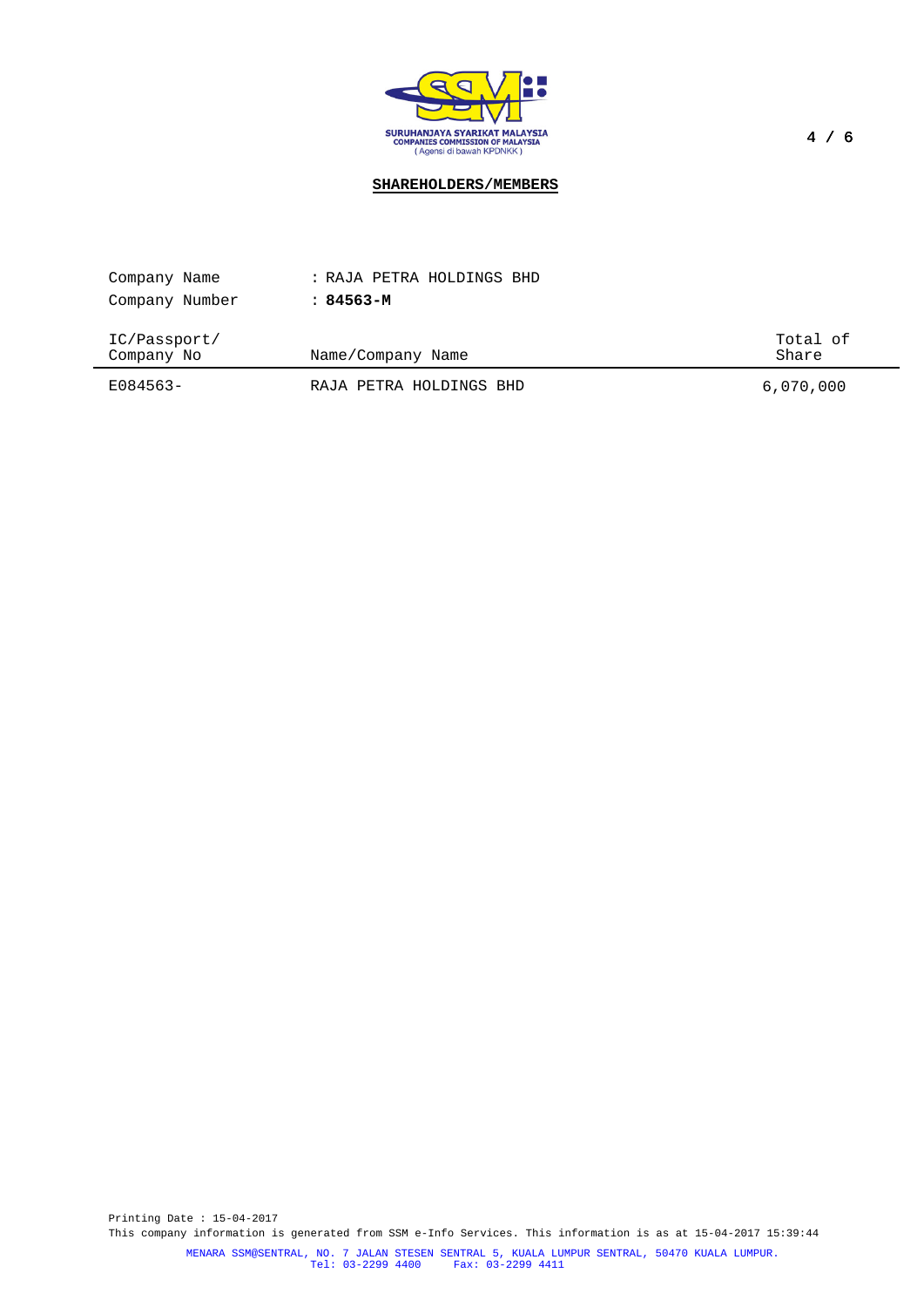

**COMPANY CHARGES**

| Company Name   |  |           | : RAJA PETRA HOLDINGS BHD |  |
|----------------|--|-----------|---------------------------|--|
| Company Number |  | : 84563-M |                           |  |

| 1. Charge Number<br>Total of Charge : 500,000.00<br>Date of Creation : 18-11-1988<br>Charge Status                      | $\mathbf{1}$ , $\mathbf{1}$ | 001<br>Name of Chargee : 1. KWONG YIK BANK BERHAD<br>: UNSATISFIED                         |
|-------------------------------------------------------------------------------------------------------------------------|-----------------------------|--------------------------------------------------------------------------------------------|
| 2. Charge Number<br>Total of Charge : 175,000.00<br>Date of Creation : 23-10-1990<br>Charge Status                      |                             | : 002<br>Name of Chargee : 1. MALAYAN BANKING BERHAD<br>: UNSATISFIED                      |
| 3. Charge Number<br>Total of Charge $\qquad \qquad : \quad 15,000.00$<br>Date of Creation : 25-06-1991<br>Charge Status | $\sim$ 003                  | Name of Chargee : 1. MALAYAN BANKING BHD<br>: UNSATISFIED                                  |
| 4. Charge Number<br>Total of Charge :<br>Date of Creation $: 25-08-1991$<br>Charge Status                               | $2.5-1.5$                   | : 004<br>160,000.00<br>Name of Chargee : 1. DEVELOPMENT COMMERCIAL BANK BHD<br>UNSATISFIED |

| 5. Charge Number | $\colon$ 005                         |  |  |
|------------------|--------------------------------------|--|--|
| Total of Charge  | : 350,000.00                         |  |  |
| Date of Creation | $: 06 - 10 - 1993$                   |  |  |
| Name of Chargee  | : 1. DEVELOPMENT COMMERCIAL BANK BHD |  |  |
| Charge Status    | : UNSATISFIED                        |  |  |

Printing Date : 15-04-2017 This company information is generated from SSM e-Info Services. This information is as at 15-04-2017 15:39:44